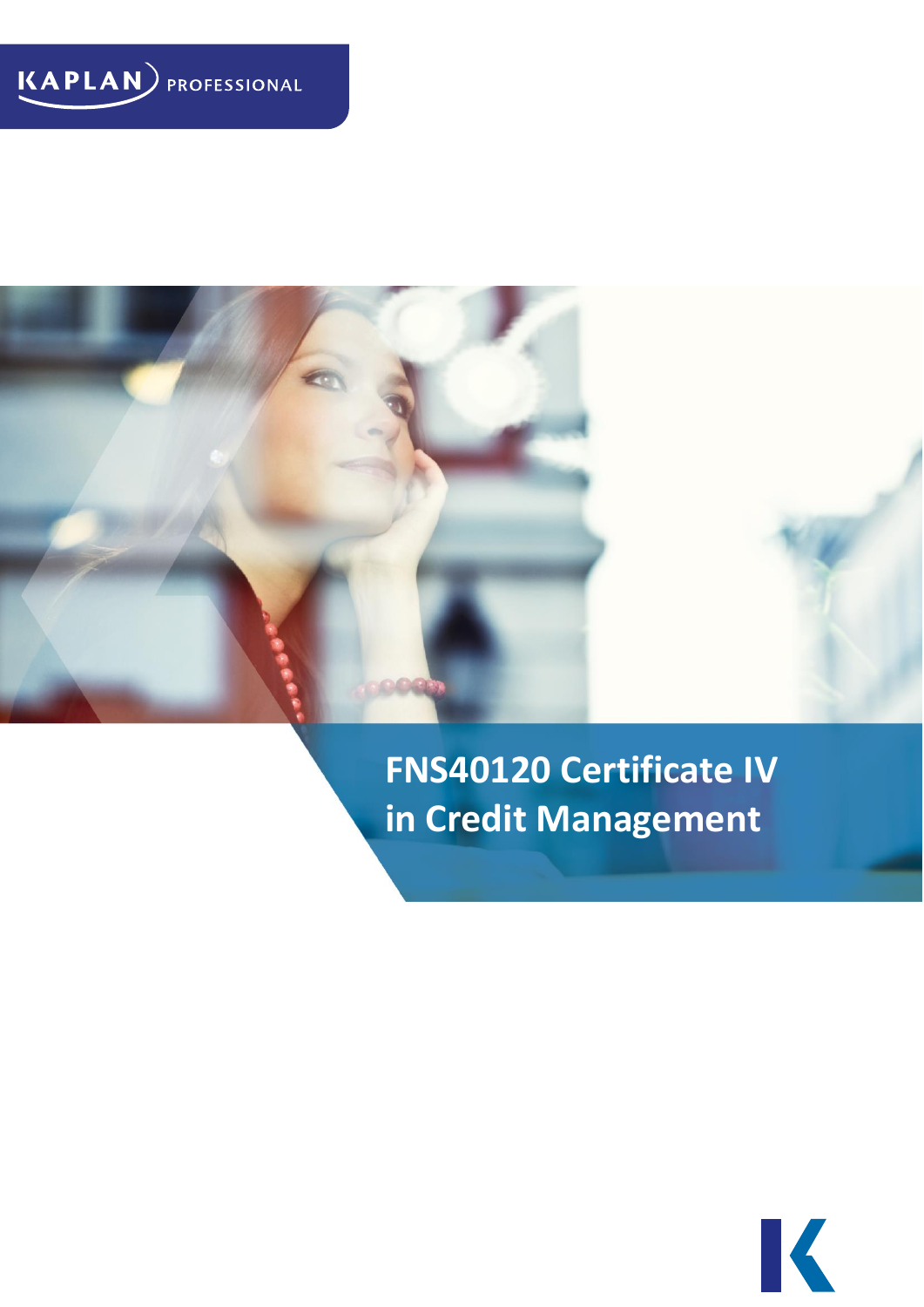

# **Course outline**

# **Course overview**

The FNS40120 Certificate IV in Credit Management is for people wanting to work in the financial services industry as a credit/lending officer, credit controller, customer service officer, credit analyst or reconciliation officer.

A credit industry qualification at Certificate IV level is the minimum requirement for working as a responsible manager in a credit-licensed lender. (RG 206: Credit Licensing: Competence and training).

This course provides students with an excellent understanding of the lending industry, including developing skills and knowledge in lending and loan processing operations, making sound and compliant loan decisions, and developing productive client relationships.

# **Learning outcomes**

On successful completion of the FNS40120 Certificate IV in Credit Management, students should be able to:

- 1. Accurately and efficiently evaluate and process loan applications.
- 2. Identify and meet the needs of clients with lending needs.
- 3. Develop productive relationships with clients.
- 4. Apply knowledge of the financial services industry to their professional practice.
- 5. Identify future learning opportunities for themselves.

# **Topics**

Topic 1: Developing professional knowledge and self-management skills

Topic 2: Evaluating and processing the credit application

Topic 3: Providing service and resolving problems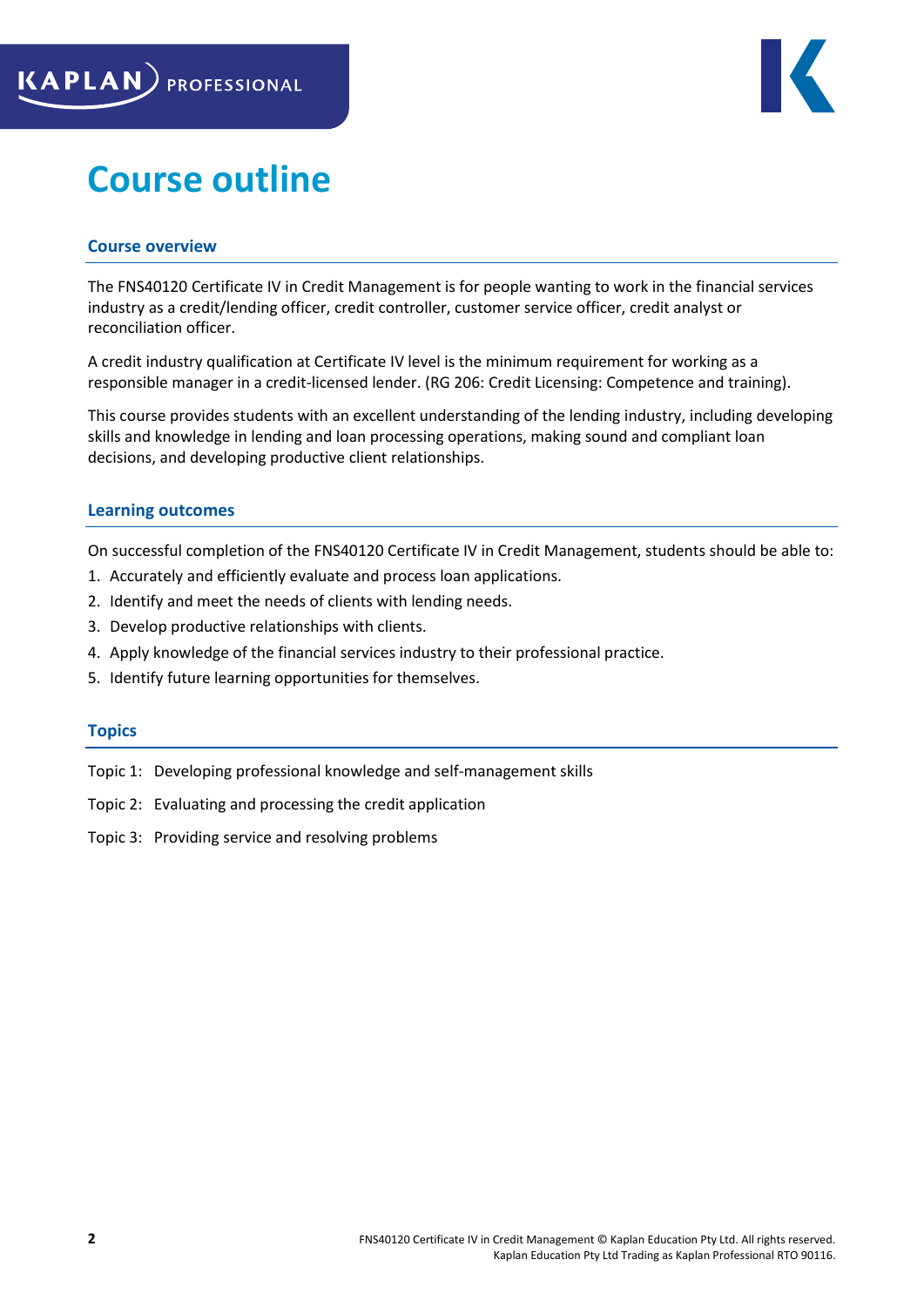



# **Units of competency**

| Course                                                | Code      | <b>Title</b>                                                                           | Core or<br><b>Elective</b> | <b>Topic</b>   | Exam | <b>Written and</b><br><b>Oral Assignment</b> |
|-------------------------------------------------------|-----------|----------------------------------------------------------------------------------------|----------------------------|----------------|------|----------------------------------------------|
| FNS40120<br>Certificate IV<br>in Credit<br>Management | FNSCRD401 | Assess credit applications                                                             | Core                       | 1&2            | Yes  | Yes                                          |
|                                                       | FNSCRD402 | Establish and maintain appropriate security                                            | Core                       | $\overline{2}$ | Yes  | Yes                                          |
|                                                       | FNSCRD403 | Manage and recover bad and doubtful debts                                              | Core                       | 3              | Yes  | Yes                                          |
|                                                       | FNSCRD404 | Utilise the legal process to recover outstanding<br>debt                               | Core                       | 3              | No   | Yes                                          |
|                                                       | FNSCRD405 | Manage overdue customer accounts                                                       | Core                       | 3              | No   | Yes                                          |
|                                                       | FNSCUS402 | Resolve disputes                                                                       | Core                       | 3              | Yes  | Yes                                          |
|                                                       | FNSINC411 | Conduct work according to professional<br>practices in the financial services industry | Core                       | $\mathbf{1}$   | Yes  | Yes                                          |
|                                                       | FNSORG411 | Conduct individual work within a compliance<br>framework                               | Core                       | $\overline{2}$ | Yes  | Yes                                          |
|                                                       | FNSRSK411 | Apply risk management strategies to own<br>work                                        | Core                       | 1 & 2          | Yes  | Yes                                          |
|                                                       | FNSCRD503 | Promote understanding of the role and<br>effective use of consumer credit              | Elective                   | 1 & 2          | Yes  | Yes                                          |
|                                                       | BSBCMM301 | Process customer complaints                                                            | Elective                   | 3              | Yes  | Yes                                          |
|                                                       | BSBCUS403 | Implement customer service standards                                                   | Elective                   | 3              | Yes  | Yes                                          |

The above 12 units of competency are awarded for the successful completion of the FNS40120 Certificate IV in Credit Management; 9 core and 3 electives.

*Note:* The assessment is listed by unit of competency above. The assessments within the course are combined covering multiple units of competency. Refer to 'Assessment tasks' for further information.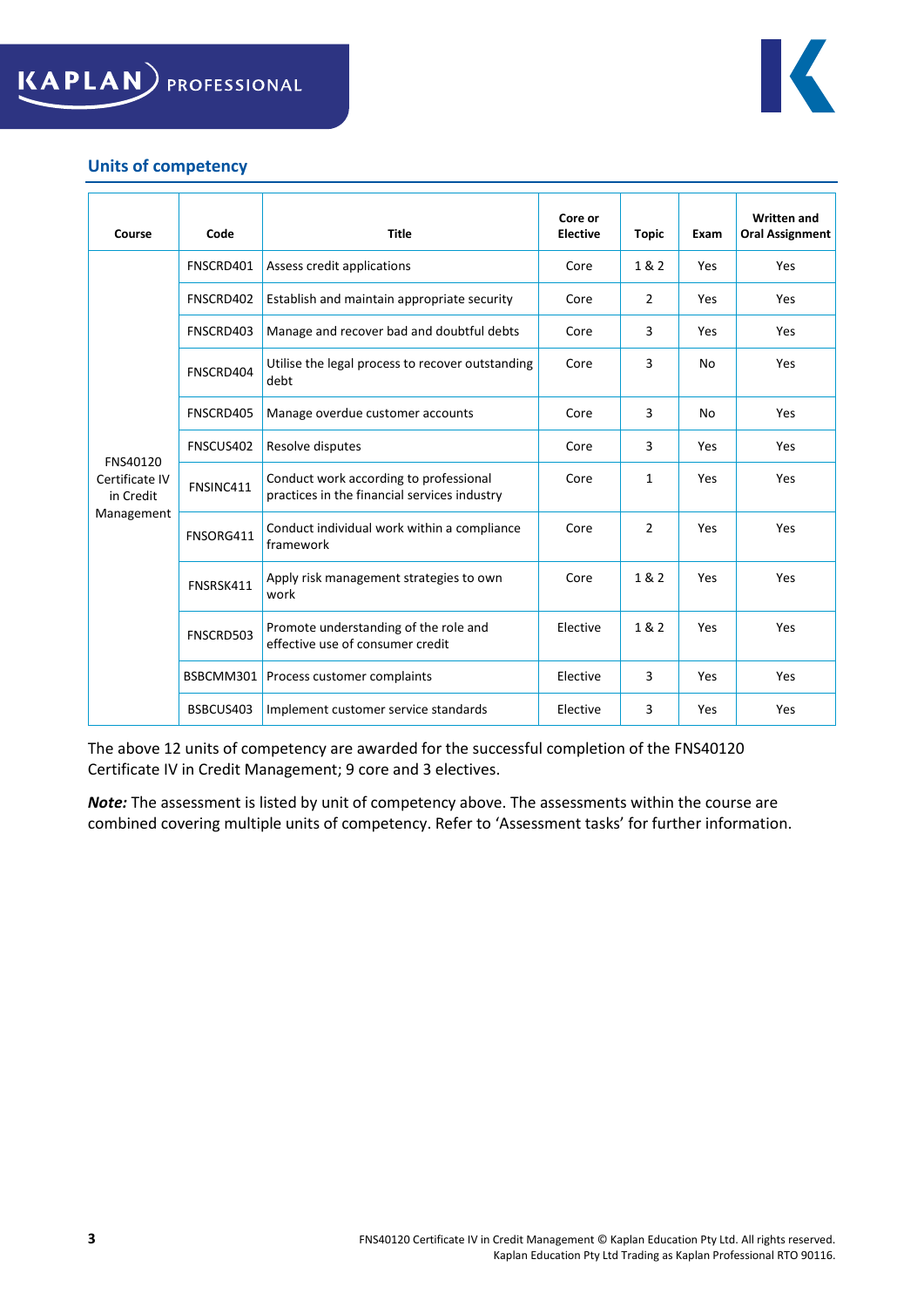

#### **Course entry requirements**

There are no entry requirements.

# **Course duration**

Students have a total of:

- 26 weeks to complete the learning and assessment requirements for the FNS40120 Certificate IV in Credit Management, from their initial activation date.
- An additional four (4) weeks resubmission time per subject, which will be granted if all assessment tasks have been attempted and the student has been deemed not yet competent in one or more tasks. This time can be used to resubmit a written and oral assignment or resit an exam.

Therefore, if a student completes the learning and assessment, and the resubmission time in every subject is granted, the duration will be 30 weeks.

The **amount of training** for this course may be up to 15 hours per week. The amount of training is the hours a student can expect to spend to complete their course work and assessments.

In addition to the amount of training, students who are new to industry or vocational training could need up to 5 hours per week known as **unsupervised hours**. These additional hours are for study skills or further research. For example, a student not working in industry would need more time to review industry websites that are usually introduced in workplace compliance training. **Students working in industry may be able to complete the course requirements in a shorter timeframe or less hours per week.**

If a student applies for extensions beyond the 26-week completion timeframe or is granted special consideration, the maximum period of time to complete this qualification is two years from the qualification activation date. If enrolling in single subjects with the intention of completing a qualification, the two year timeframe is calculated from the initial activation date of the first subject.

Additional study-related fees apply to formal extensions and re-enrolments. Please refer to the Vocational Education Fees schedule found [here.](https://www.kaplanprofessional.edu.au/faqs/financial-services-fees/)

Please also refer to our Vocational Education and Training (VET) Enrolment Terms and Conditions [here](https://www.kaplanprofessional.edu.au/faqs/studentpolicies/) or our Student Handbook [here](https://www.kaplanprofessional.edu.au/current-students/vocational-education-student-handbook/) for important information on:

- Subject activation and completion timeframes
- Extensions
- Subject re-enrolment

#### **Delivery mode**

This course is delivered online.

Kaplan's online learning portal KapLearn enables the provision of innovative, interactive learning resources and support. KapLearn can be accessed anywhere at any time using a computer or mobile device that has internet access. Students are also provided with hard copy course notes for their reference.